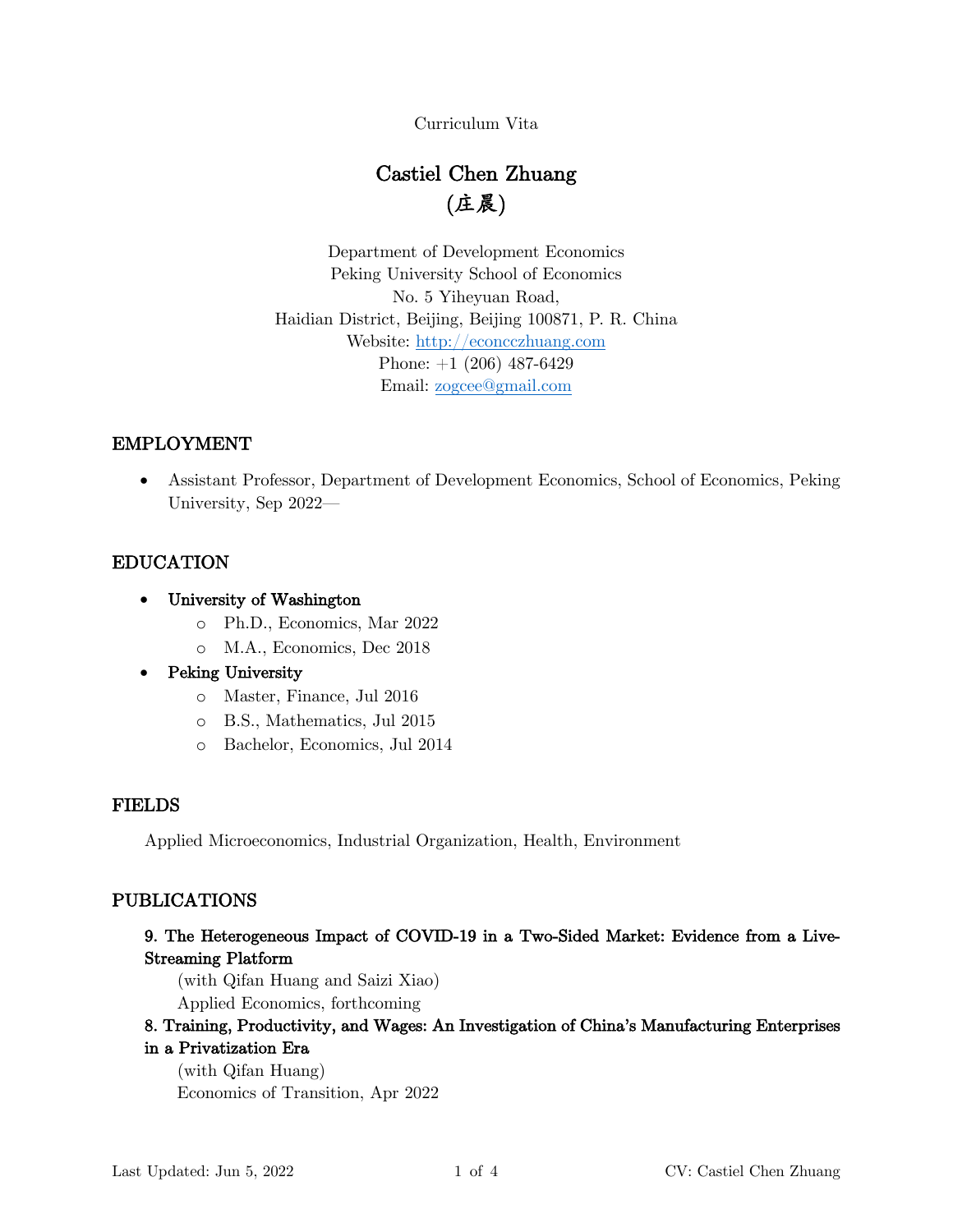#### 7. Changes in Precarious Employment in the United States: A Longitudinal Analysis

(with Vanessa Oddo, Sarah Andrea, Jerzy Eisenberg-Guyot, Trevor Peckham, Daniel Jacoby, and Anjum Hajat)

Scandinavian Journal of Work, Environment & Health, Apr 2021

# 6. Income-Dependent Impacts of Health Insurance on Medical Expenditures: Theory and Evidence from China

(with Julie Shi and Yi Chen)

China Economic Review, Feb 2019

5. 计划生育对子女教育水平的影响——来自中国的微观证据 The Impact of Birth Control Policy on Offspring's Education Level: Microeconomic Evidence from China

(with 秦雪征 aka Xuezheng Qin and 杨汝岱 aka Rudai Yang)

经济学季刊 China Economic Quarterly, Apr 2018

4. Does the One-Child Policy Improve Children's Human Capital in Urban China? A Regression Discontinuity Design

(with Xuezheng Qin and Rudai Yang)

Journal of Comparative Economics, May 2017

#### 3. Intergenerational Transfer of Human Capital and Its Impact on Income Mobility: Evidence from China

(with Xuezheng Qin and Tianyu Wang)

China Economic Review, Apr 2016

#### 2. 中国经济转型时期性别工资差异分析 Analysis of Gender Wage Gap in China's Economic Transition

(with 夏庆杰 aka Qingjie Xia and 孙祁祥 aka Qixiang Sun) 社会科学战线 Social Science Front, Oct 2015

# 1. 城乡二元医疗保险结构对农民工返乡意愿的影响——以北京市农民工为例 Effect of Medical Insurance's Dual Structure on Migrant Workers' Incentives to Return Home: The Case of Rural Migrant Workers in Beijing

(with 秦雪征 aka Xuezheng Qin, 周建波 aka Jianbo Zhou, and 辛奕 aka Yi Xin) 中国农村经济 Chinese Rural Economy, Feb 2014

#### WORKING PAPERS

- Understanding Deductible and Reimbursement Maximum in a Tiered Medical System (with Julie Shi and Xi Wang)
- Examining the Zero-Markup Drug Policy in China: A Structural Approach (with Qifan Huang and Zhentong Lu)
- Trade Liberalization and Skill Upgrading: Evidence on the Impact of APTA on Chinese Manufacturers (with Chujian Shao and Qiliang Chen)
- Associations of Climate Variability Driven by El Niño-Southern Oscillation with Excess Mortality and Related Medical Costs in Chinese Elderly (with Hongbing Xu, Xinpeng Guan, Xinghou He, Rongshan Wu, Tong Wang, Qinghong Zhang, and Wei Huang)
- Association between Precarious Employment and BMI in the United States (with Vanessa Oddo, Jessica Jones-Smith, Anjum Hajat, Jerome Dugan, Sarah Andrea, and Trevor Peckham)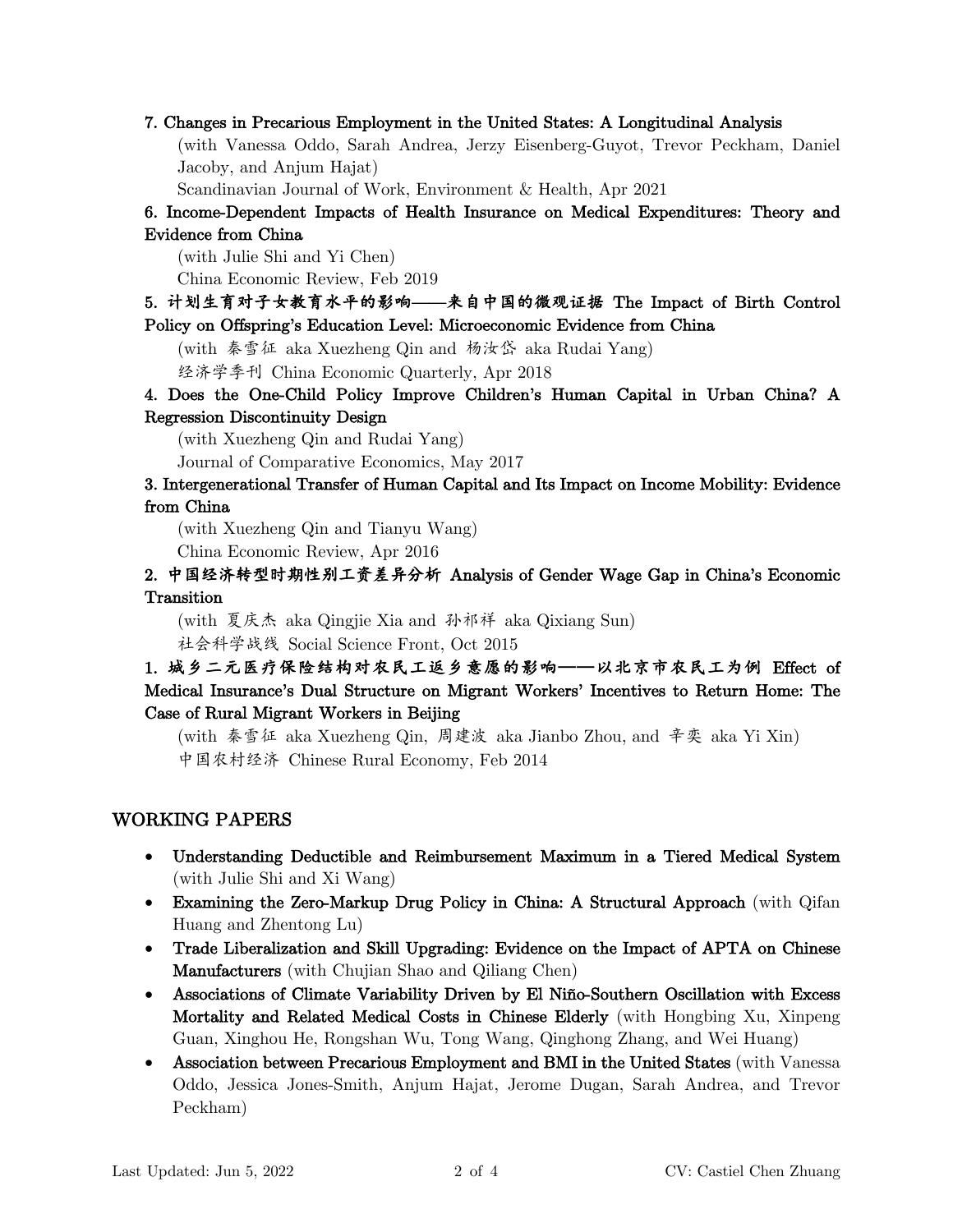- Association between Maternal Precarious Employment and Child Overweight/Obesity (with Vanessa Oddo, Jessica Jones-Smith)
- Market Competition and Product Assortment in a Social E-Commerce Platform: A Deep **Learning Approach** (with Ying-chin Chen and Qifan Huang)
- Heterogeneous Policy Impacts: A Modal Regression Approach and Its Application (with Ying-chin Chen)

# **GRANTS AND PROJECTS**

- 4. Assessing the Economic Impact of Temporary Basic Income (TBI) in Malaysia  $Co-PI$ , \$150K + cash transfer budget (to be finalized) UNDP, 2022-2023
- 3. Precarious Employment as a Determinant of Obesity and Cardiometabolic Risk Participant, \$762K

National Institutes of Health (NIH), R00MD012807, 2020—2022

# 2. 人力资本的代际传递对经济增长的影响机制研究 Intergenerational Transfer of Human Capital and the Mechanism of Its Impact on Economic Growth

Participant, ¥400K 国家自然科学基金面上项目 National Natural Science Foundation of China, 71573003,  $2016 - 2019$ 

## 1. 居民医疗费用预测与医疗保险支付体系改革 Residents' Medical Expenses Forecasting and Medical Insurance Payment System Reform

Participant, ¥180K

国家自然科学基金青年项目 National Natural Science Foundation of China, 71503014,  $2016 - 2018$ 

# **AWARDS**

- Grover & Creta Ensley Fellowship, University of Washington, Apr  $2021$
- Rachel M. Storer Award in Labor Economics, University of Washington, May 2018
- 北京市普通高等学校优秀毕业生 Excellent Graduate of Beijing, Jun 2016
- 曹凤岐奖学金 Cao Fengqi Scholarship, Peking University, May 2015
- (硕士研究生) 国家奖学金 National Scholarship of China, Dec 2014
- 廖凯原奖学金 Leo KoGuan Scholarship, Peking University, Dec 2013 & 2015

# **TEACHING EXPERIENCE**

- University of Washington  $\bullet$ 
	- o Advanced Microeconomics, Instructor, 2019
	- o Intermediate Microeconomics, Instructor, 2018—2019; TA, 2019—2020
	- o Introduction to Microeconomics, Instructor, 2017; TA, 2017
	- o Operations Management (EMBA), TA, 2022
	- o Principles of Operations Management, TA, 2021; Grader, 2018-2019